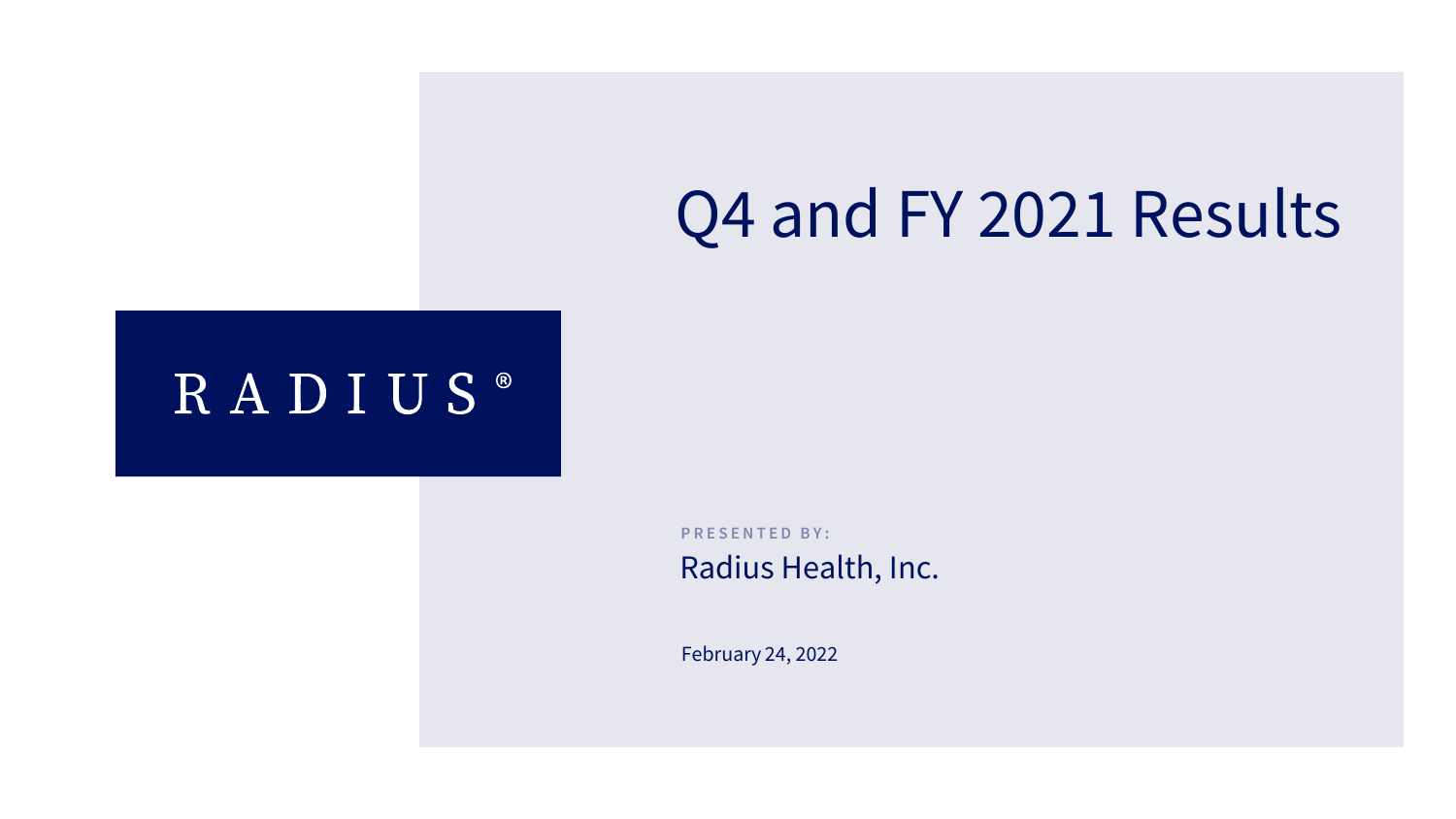### Safe Harbor

Any statements made in this presentation relating to future financial or business performance, guidance, conditions, plans, prospects, trends or strategies and other financial or business matters are forward-looking statements within the meaning of the Private Securities Litigation Reform Act of 1995, including those regarding the continued commercialization of TYMLOS® (abaloparatide) injection and abaloparatide-SC ex-U.S., and the expected timing of our regulatory submissions, clinical trials and announcements. In addition, when used in this presentation, the words "may," "could," "should," "anticipate," "believe," "estimate," "expect," "intend," "plan," "predicts", "targets" and similar expressions and their variants, as they relate to Radius Health, Inc. ("Radius") or its management, may identify forward-looking statements. Radius cautions that these forward-looking statements are subject to numerous assumptions, risks and uncertainties, which change over time. Important factors that may cause actual results to differ materially from the results discussed in the forward-looking statements or historical experience include risks and uncertainties, including the failure by Radius to secure and maintain relationships with collaborators; risks relating to clinical trials; risks relating to the commercialization of TYMLOS in the U.S., or potential commercialization of any of Radius' or Menarini Group's proposed product candidates if approved, (such as marketing, regulatory, patent, product liability, supply, competition and other risks); the impacts of the ongoing COVID-19 pandemic on our business, results of operations, and financial condition; dependence on the efforts of third parties, including Menarini Group in the development and commercialization of elacestrant; dependence on and challenges to our intellectual property rights; and risks that we may lack the financial resources and access to capital to fund our operations. Further information on the factors and risks that could affect Radius' business, financial conditions and results of operations and could cause actual results to differ materially from those indicated by the forward-looking statements made in this presentation are contained under the caption "risk factors" in Radius' Annual Report on Form 10-K for the period ended December 31, 2021, along with Radius' other reports filed with the Securities and Exchange Commission. The forward-looking statements in this presentation represent Radius' estimate as of the date of this presentation only, and Radius specifically disclaims any duty or obligation to update forwardlooking statements.

Within this presentation, in order to provide greater transparency regarding our performance, we refer to certain non-GAAP financial measures that involve adjustments to GAAP measures. Any non-GAAP financial measures presented should not be considered an alternative to measures required by GAAP and are unlikely to be comparable to non-GAAP information provided by other companies. A reconciliation between our non-GAAP financial measures and GAAP financial measures is included at the end of this presentation.

The Company defines adjusted EBITDA as net income before interest, taxes, depreciation and amortization, adjusted for the impact of certain additional non-cash and other items that management does not consider in its evaluation of ongoing performance of the Company's core operations. These items include stock-based compensation expense and other one-time expenses.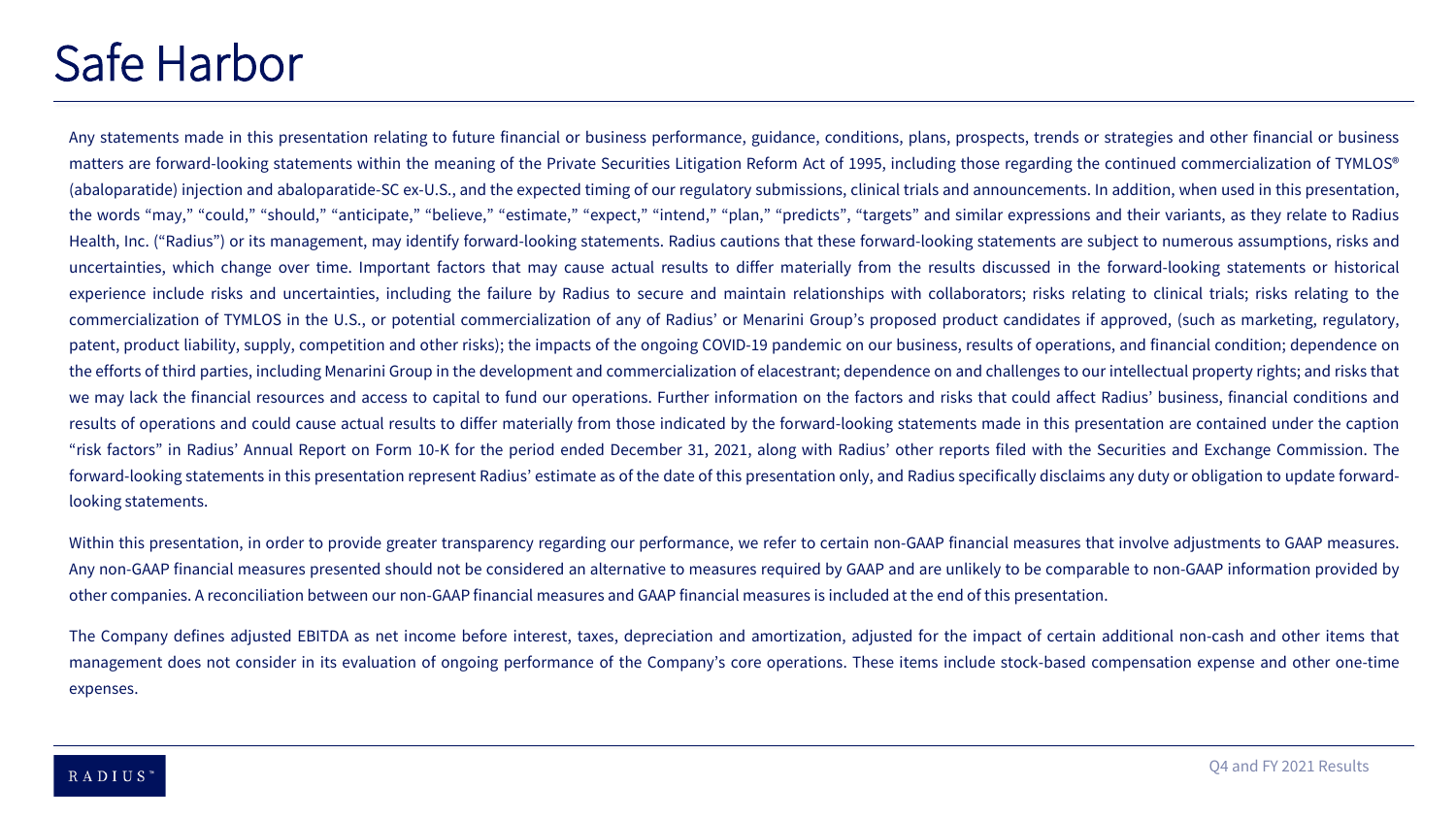# Agenda

| <b>SECTION 01</b> | Opening – Kelly Martin                                        |    |
|-------------------|---------------------------------------------------------------|----|
| <b>SECTION 02</b> | Finance – Steve Helwig                                        | 6  |
| <b>SECTION 03</b> | <b>TYMLOS<sup>®</sup> Commercial Business - Bob Valentine</b> | 11 |
| <b>SECTION 04</b> | Abaloparatide Development – Chhaya Shah                       | 13 |
| <b>SECTION 05</b> | Elacestrant – Chhaya Shah                                     | 14 |
| <b>SECTION 06</b> | Neuroscience – Cole Ikkala                                    | 17 |
| <b>SECTION 07</b> | Analyst Q&A                                                   | 21 |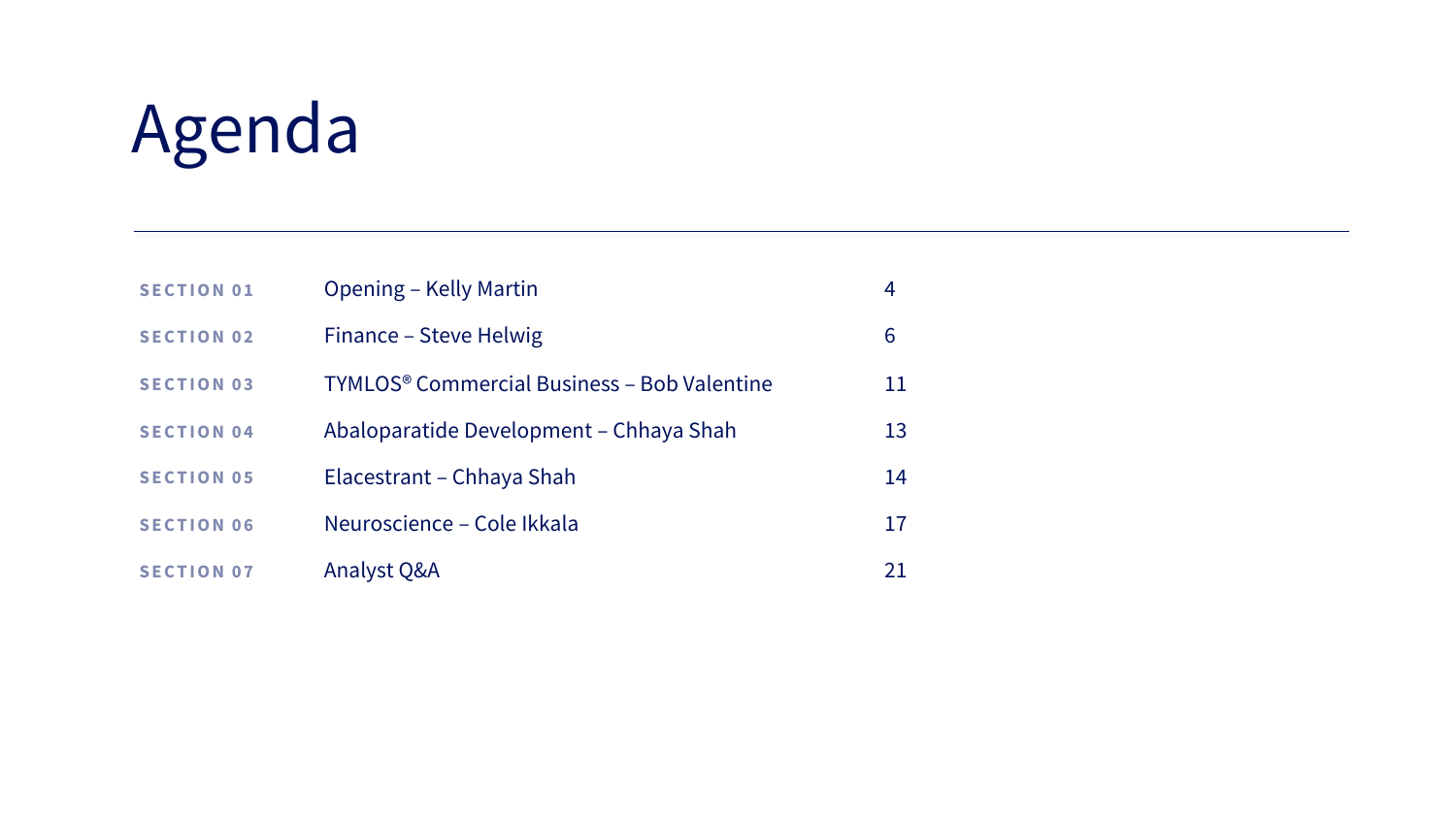### A Pivot Year – Philosophy and Approach

- **Return of capital** 100% of net elacestrant proceeds to creditors and shareholders
- **Be a cash generating company**
- **Crystalize value of \$1.7 billion in net operating losses (NOLs)**
- **Grow TYMLOS U.S. Business** net revenue, productivity and total active patients
- **Advance RAD011** on a gated basis goal to capture value ascribed to orphan epilepsy
- **Manage assets as a portfolio**  balance risk/reward and timelines
- **Talent and Culture**  absolute key to success

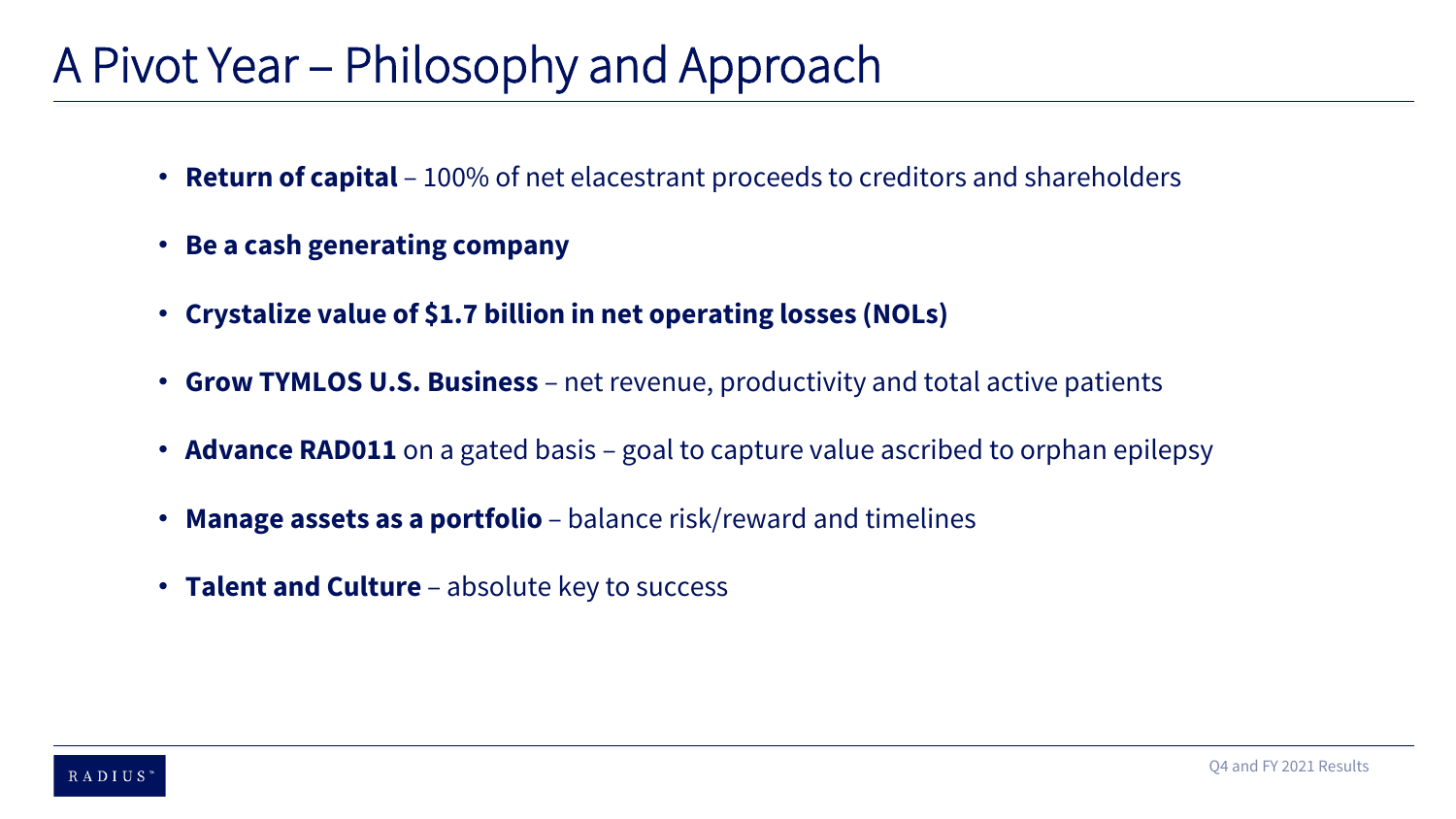### **Financial**

- \$232 million TYMLOS Net Revenue
	- $~\sim$ 42% in 1H and  $~\sim$ 58% in 2H 2022
- (\$5) to \$5 million Net Loss
- \$35 to \$45 million Company Adj. EBITDA
- Increase productivity
- Grow cash flow & expand margins

### **Assets**

- File abaloparatide male sNDA in Q1 2022
- File elacestrant NDA in Q2 2022
- Meet with FDA on abalo-TDS
- 'Gated' RAD011 pivotal trial initiations:
	- Prader-Willi syndrome (PWS)
	- Angelman syndrome (AS)
	- Infantile Spasms (IS)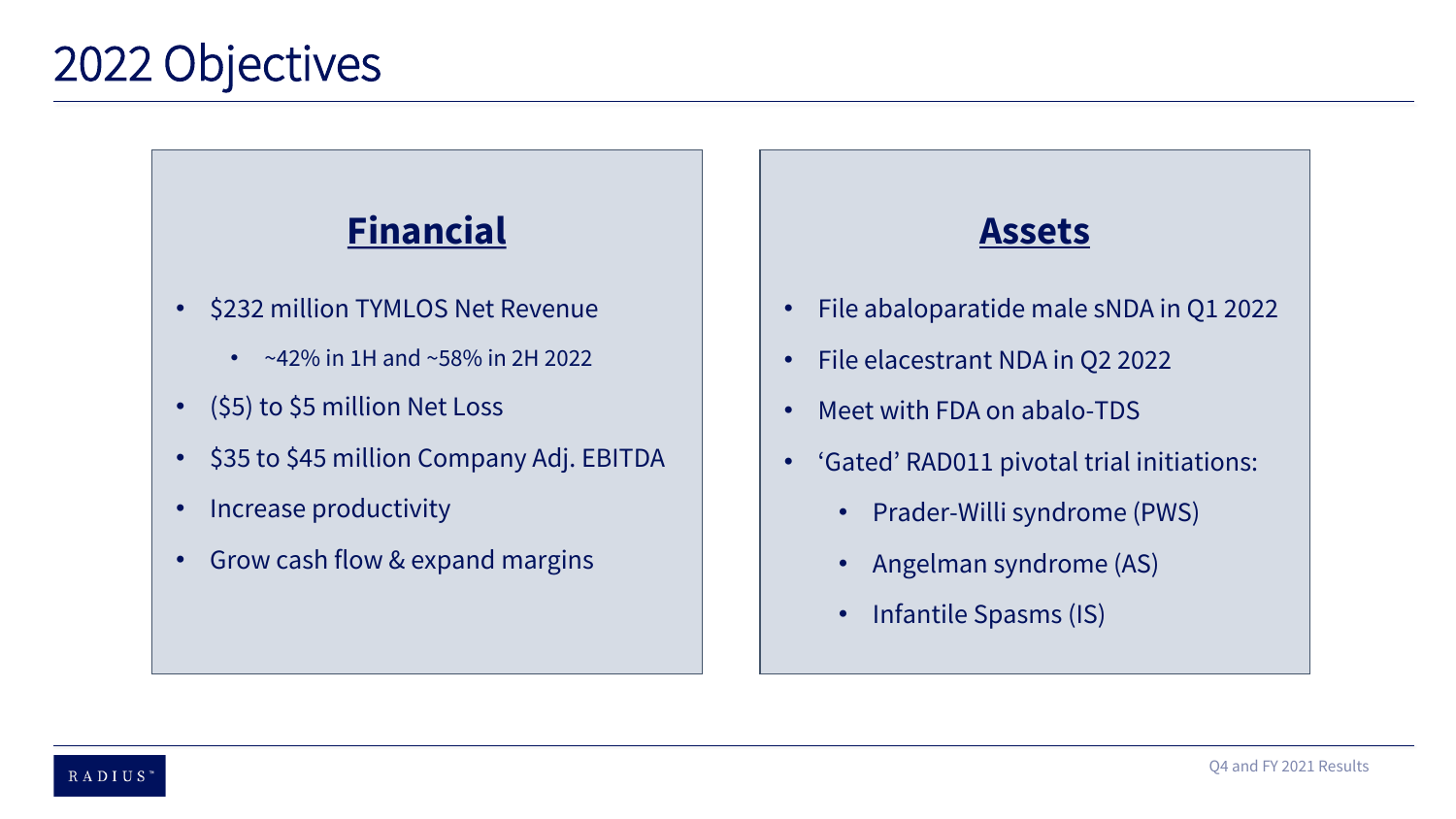### FY 2021 Financial Snapshot

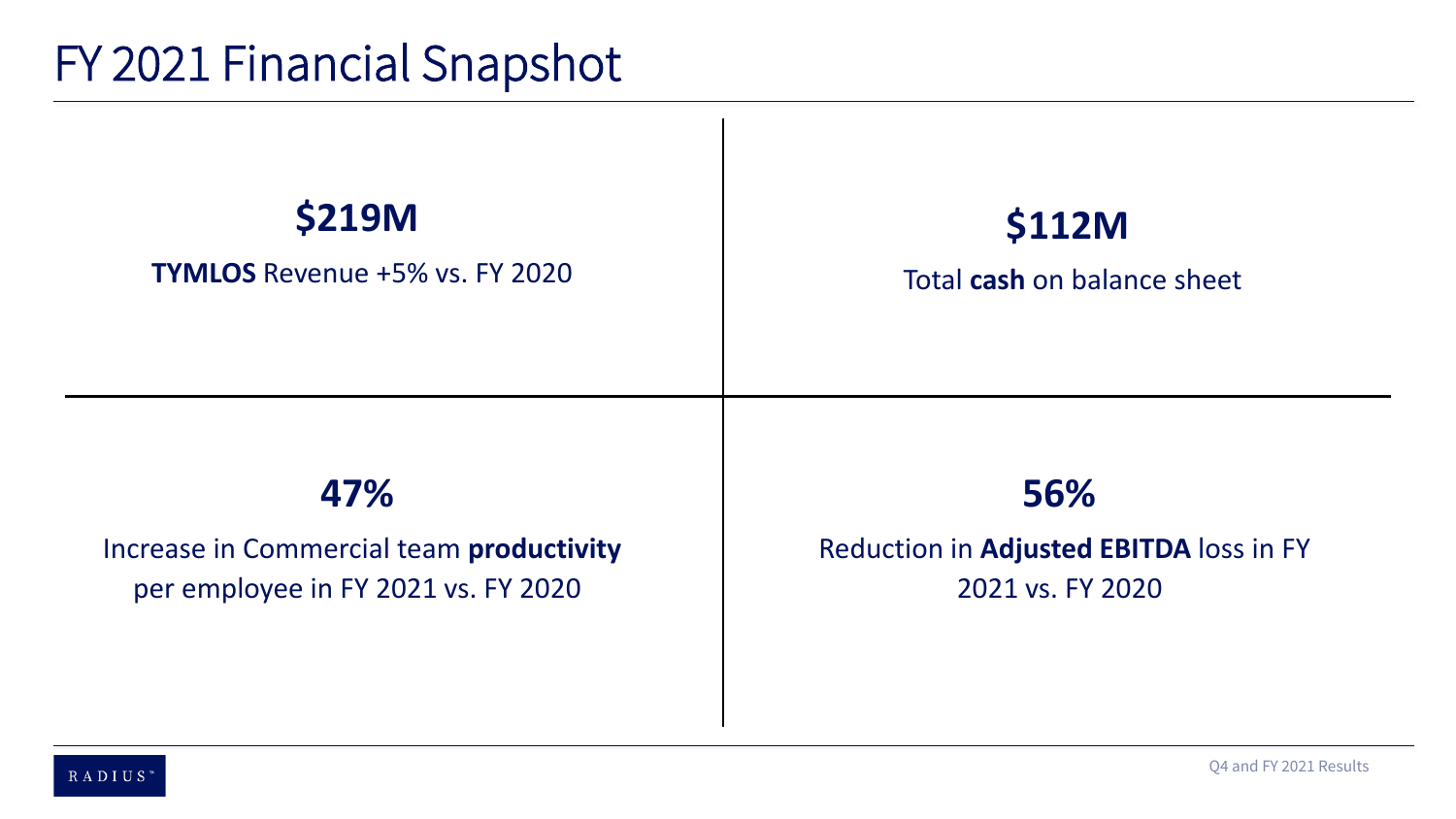### Q4 Income Statement – Key Metrics

*US D million*

|                                     | <b>US GAAP</b> | <b>US GAAP</b> |                   |
|-------------------------------------|----------------|----------------|-------------------|
| <b>Income Statement</b>             | Q4 2021        | Q4 2020        | <b>Difference</b> |
| <b>Product revenue, net</b>         | 65.1           | 59.9           | 5.2               |
| <b>Research and Development</b>     | (41.5)         | (36.4)         | (5.1)             |
| Selling, General and Administrative | (30.0)         | (35.8)         | 5.8               |
| <b>Net Income (Loss)</b>            | (15.6)         | (21.4)         | 5.8               |

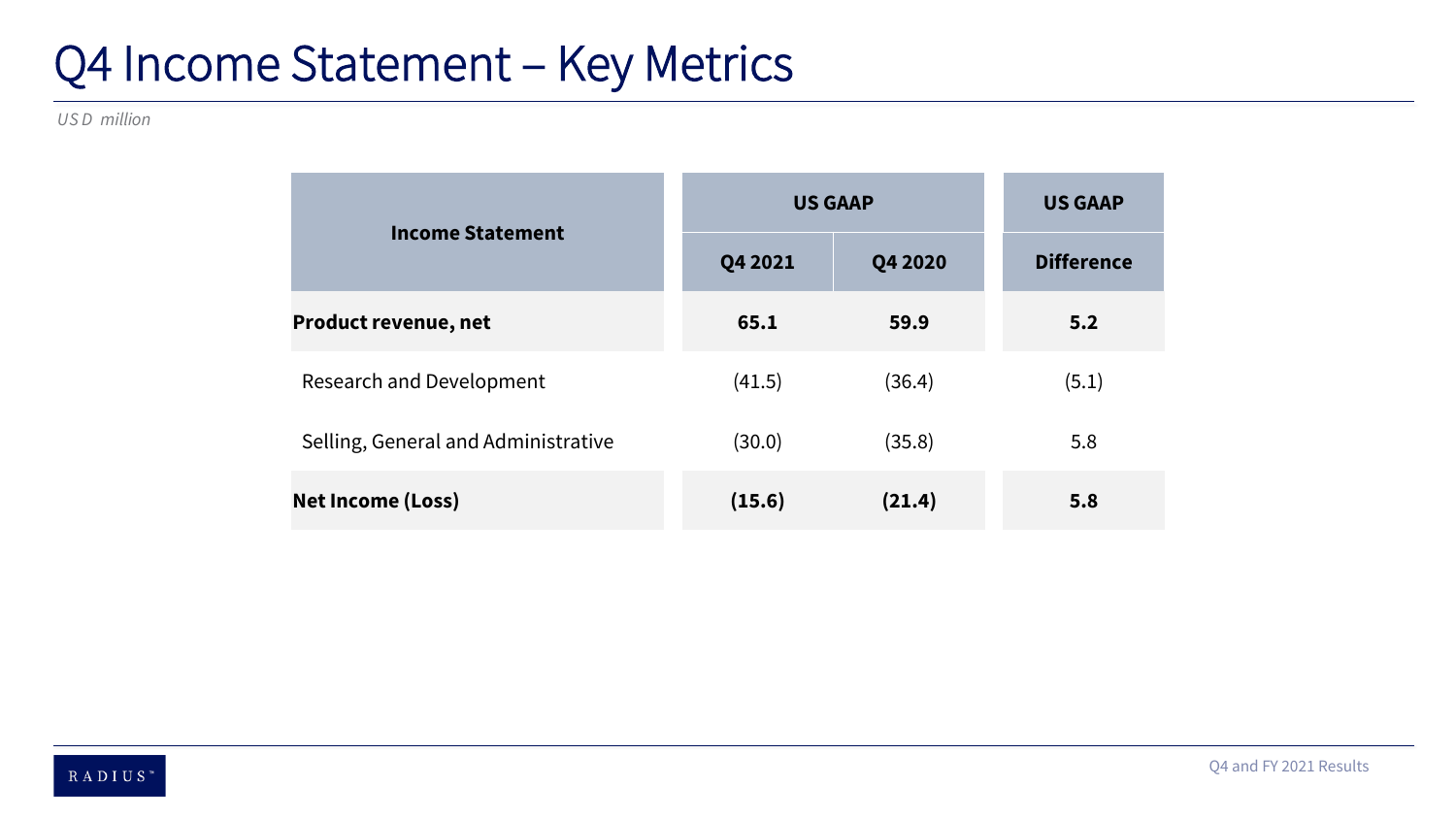### Full Year Income Statement – Key Metrics

*US D million*

|                                     | <b>US GAAP</b> | <b>US GAAP</b> |                   |
|-------------------------------------|----------------|----------------|-------------------|
| <b>Income Statement</b>             | <b>FY 2021</b> | <b>FY 2020</b> | <b>Difference</b> |
| <b>Product revenue, net</b>         | 219.0          | 208.4          | 10.6              |
| Research and Development            | (134.6)        | (159.7)        | 25.1              |
| Selling, General and Administrative | (130.5)        | (144.2)        | 13.6              |
| <b>Net Income (Loss)</b>            | (70.2)         | (109.2)        | 39.0              |

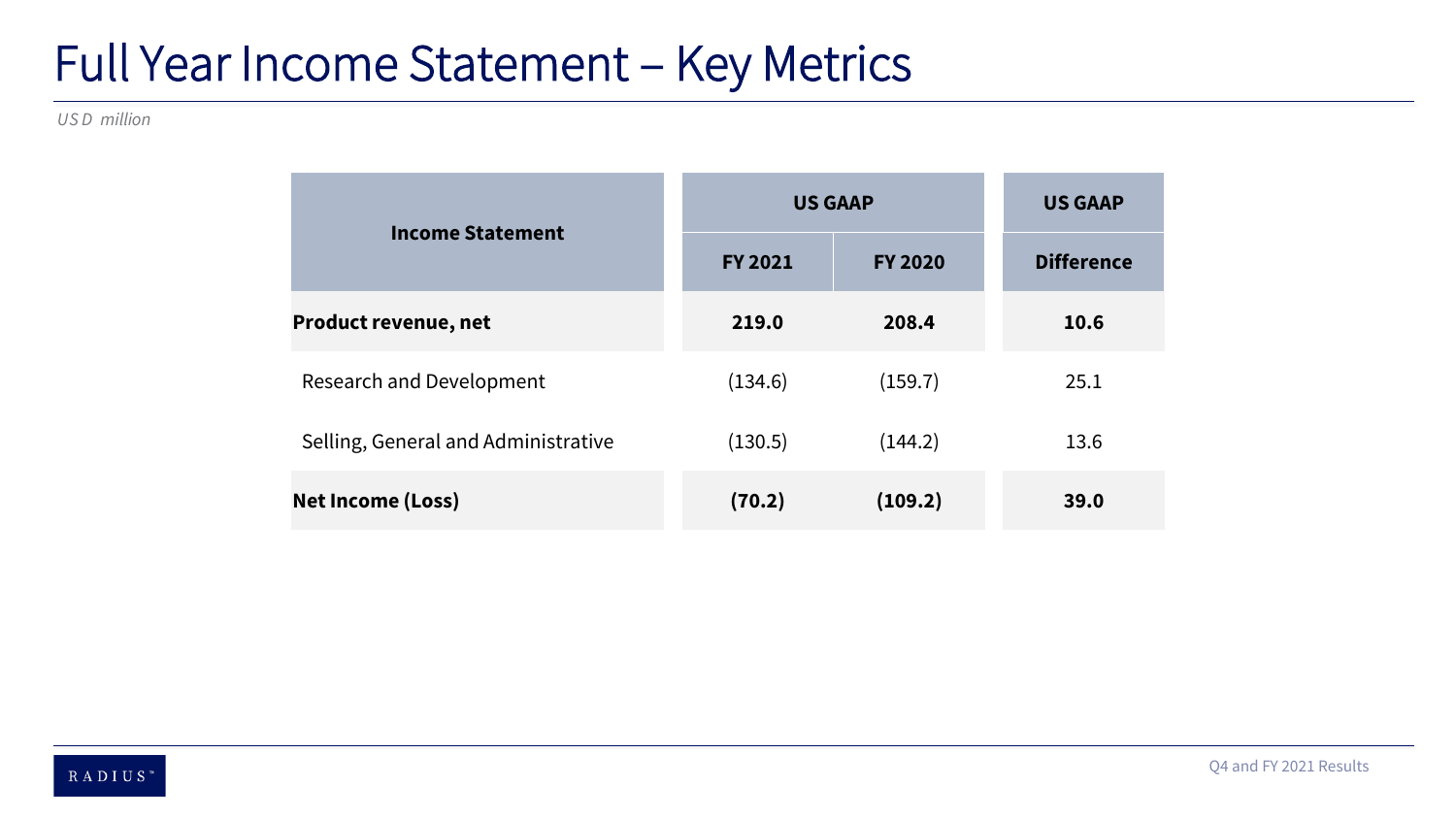|                           | <b>YE 2021</b> |                                              |
|---------------------------|----------------|----------------------------------------------|
| Cash & Cash Equivalents   | 112            |                                              |
| Term loan, net            | 148            | Can refinance at par beginning in March 2022 |
| Convertible notes payable | 190            |                                              |
| <b>Net Debt</b>           | <b>\$226</b>   |                                              |

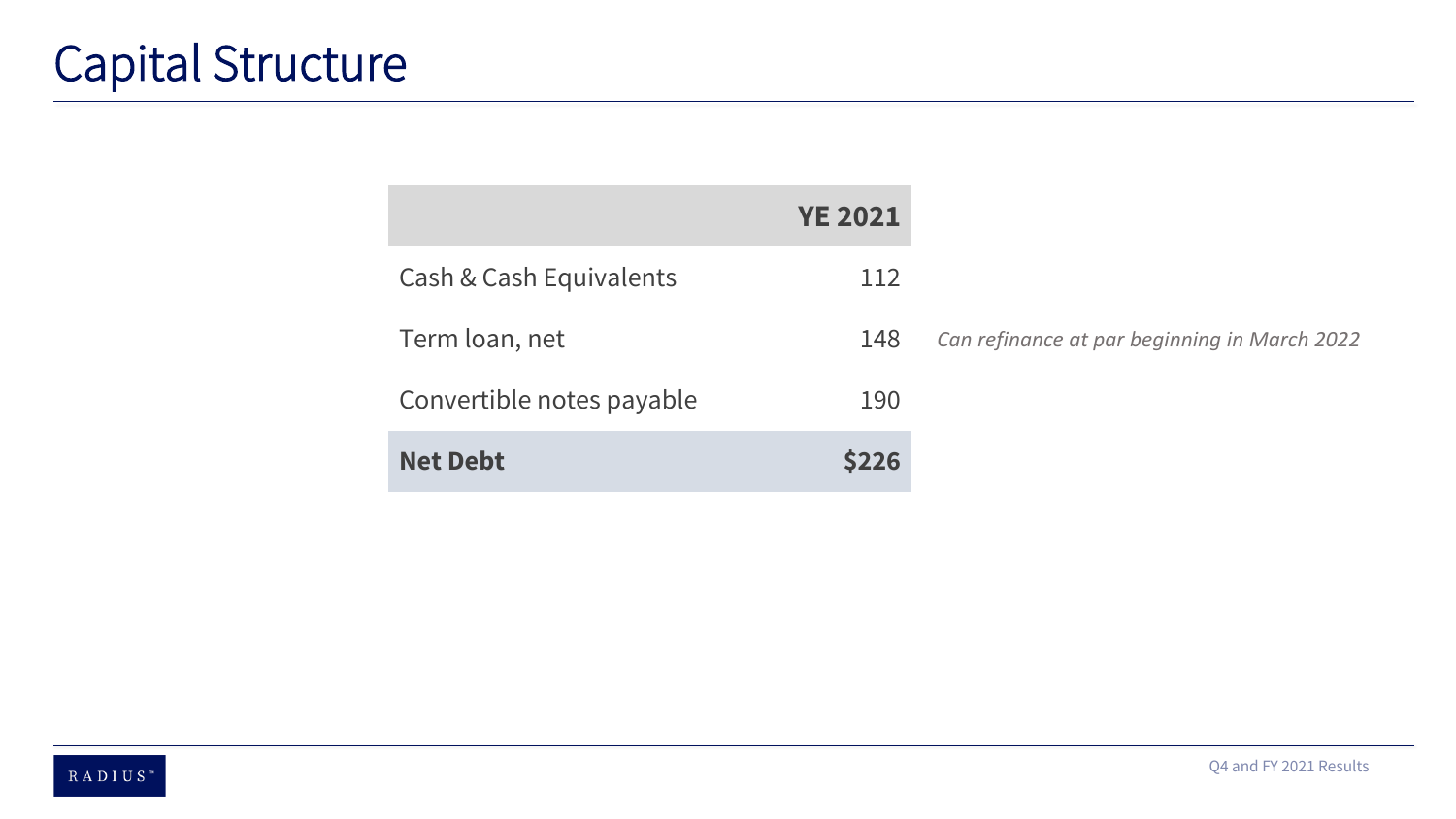## Commercial Productivity

|                                                | <b>FY 2018</b> | <b>FY 2019</b> | <b>FY 2020</b> | <b>FY 2021</b> |
|------------------------------------------------|----------------|----------------|----------------|----------------|
| R&D                                            | 97             | 98             | 89             | 88             |
| Commercial                                     | 242            | 212            | 192            | 137            |
| Corporate                                      | 70             | 70             | 61             | 62             |
| <b>Total</b>                                   | 409            | 380            | 342            | 287            |
|                                                |                |                |                |                |
| <b>Tymlos Sales (millions)</b>                 | \$99           | \$173          | \$208          | \$219          |
| <b>Sales per Commercial</b><br><b>Employee</b> | \$409k         | <b>\$815k</b>  | \$1.1m         | \$1.6m         |
| <b>Sales per Overall</b><br><b>Employees</b>   | <b>\$242k</b>  | \$455k         | <b>\$609k</b>  | <b>\$764k</b>  |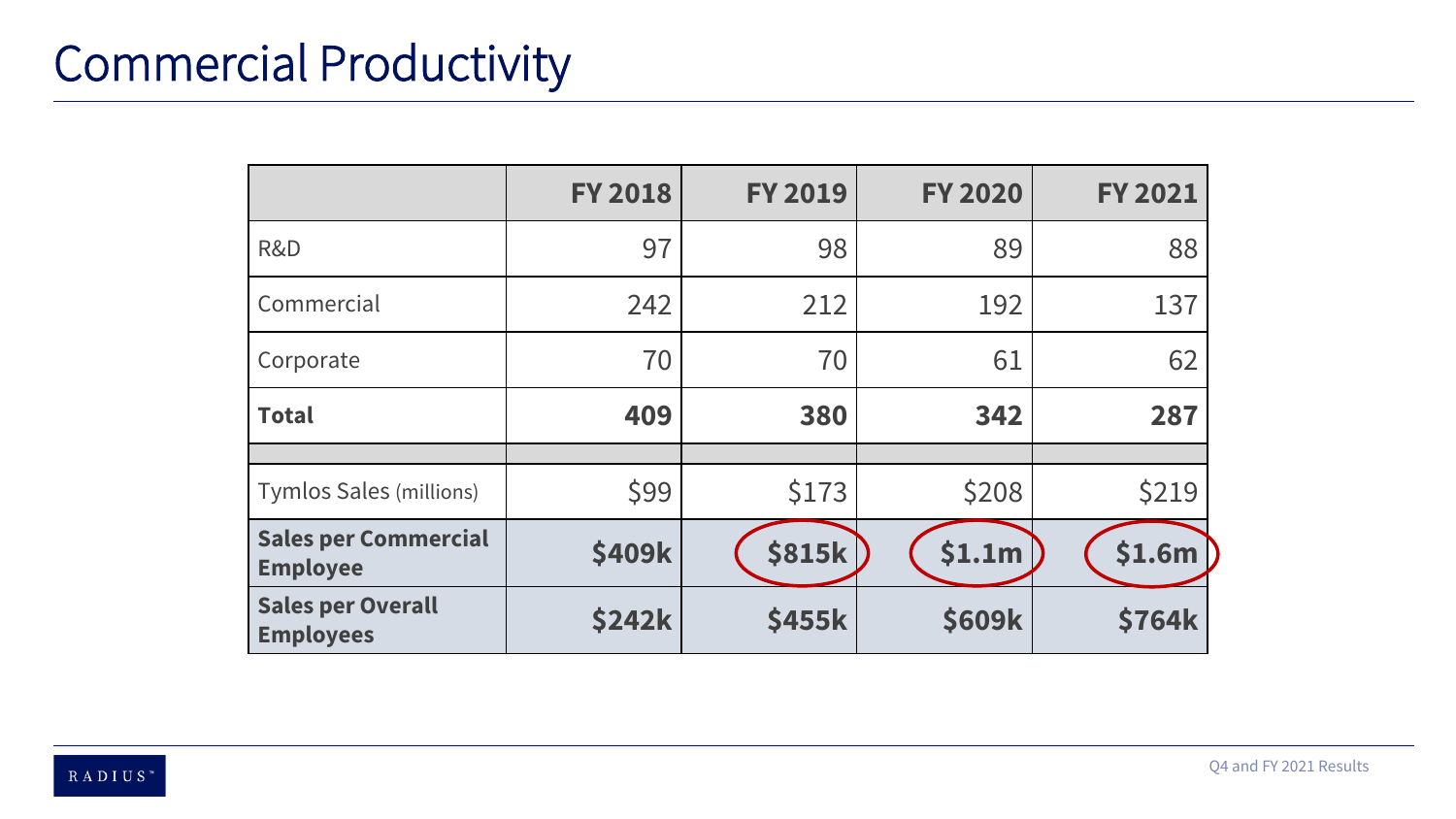### TYMLOS Business Mechanics

| Enrollments   | New patient                              |                               |                                                |                                     | 2020     | 2021        | $\frac{0}{0}$<br><b>Change</b> |
|---------------|------------------------------------------|-------------------------------|------------------------------------------------|-------------------------------------|----------|-------------|--------------------------------|
|               | enrollments                              |                               |                                                | <b>New Patient Enrollments</b>      | 27,738   | 31,660      | 14%                            |
|               | Conversion to<br>$\odot$<br>new patients |                               |                                                | <b>Net Patients</b>                 | (443)    | 1,418       | N/A                            |
|               |                                          |                               | $\odot$                                        | <b>New Patients</b>                 | 16,826   | 18,603      | 11%                            |
|               | Active patients<br>$\overline{4}$        | $\left( 3 \right)$            | 3                                              | <b>Net Discontinued Patients</b>    | (17,269) | (17, 185)   | $(0.5\%)$                      |
| Conversion to |                                          | Discontinuation<br>of therapy | $\bigcirc$                                     | <b>Average Active Patients</b>      | 14,201   | 14,781      | 4%                             |
| units         | Total patient pens<br>$\left(5\right)$   |                               | $\circledS$                                    | <b>Total Patient Pens</b>           |          |             |                                |
|               | ÷.<br>Inventory build/burn $\left($ 6    |                               | $\odot$                                        | Inventory Build/Burn                |          | Proprietary |                                |
|               | $\pmb{\times}$                           |                               |                                                | <b>Ex-Factory Pens</b>              |          |             |                                |
| Pricing       | Avg. net selling price $(7)$<br>$=$      |                               | $\bigodot$                                     | <b>Average Net Selling Price</b>    |          |             |                                |
|               | Net revenue                              |                               | $\left( \begin{matrix} 8 \end{matrix} \right)$ | <b>Net Revenue</b> (\$ in millions) | \$208    | \$219       | 5%                             |

 $R$ A D I U S $^{\circ}$ 

Q4 and FY 2021 Results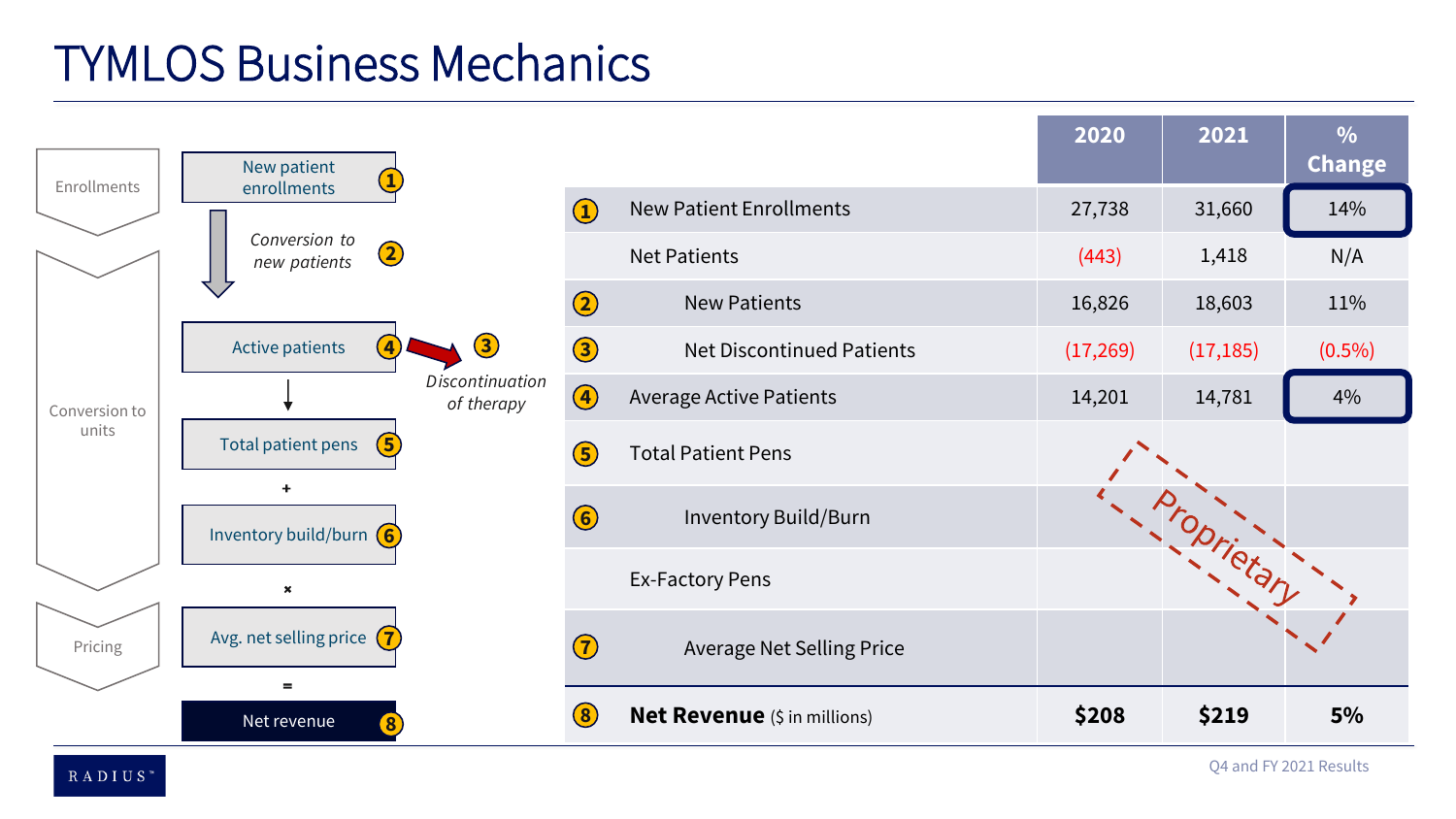### 2022 Outlook

| Enrollments   | New patient                                  |                                      |                                                |                                     | 2021      | 2022        | $\frac{0}{0}$<br><b>Change</b> |
|---------------|----------------------------------------------|--------------------------------------|------------------------------------------------|-------------------------------------|-----------|-------------|--------------------------------|
|               | enrollments                                  |                                      | $\left( \begin{matrix} 1 \end{matrix} \right)$ | <b>New Patient Enrollments</b>      | 31,660    | 36,185      | 14%                            |
|               | Conversion to<br>2<br>new patients           |                                      |                                                | <b>Net Patients</b>                 | 1,418     | 3,589       | 153%                           |
|               |                                              |                                      | $\odot$                                        | <b>New Patients</b>                 | 18,603    | 21,116      | 14%                            |
|               | Active patients<br>$\overline{A}$            | $\circled{3}$                        | 3                                              | <b>Net Discontinued Patients</b>    | (17, 185) | (17, 527)   | 2%                             |
| Conversion to |                                              | <b>Discontinuation</b><br>of therapy | 4                                              | <b>Average Active Patients</b>      | 14,781    | 15,878      | 7%                             |
| units         | Total patient pens<br>$\left(5\right)$       |                                      | $\circled{5}$                                  | <b>Total Patient Pens</b>           |           |             |                                |
|               | $+$<br>Inventory build/burn $\left(6\right)$ |                                      | $\bigodot$                                     | <b>Inventory Build/Burn</b>         |           | Proprietary |                                |
|               | $\pmb{\times}$                               |                                      |                                                | <b>Ex-Factory Pens</b>              |           |             |                                |
| Pricing       | Avg. net selling price $(7)$<br>÷            |                                      | $\bigodot$                                     | <b>Average Net Selling Price</b>    |           |             |                                |
|               | Net revenue<br>$\bf{8}$                      |                                      | $\left( 8\right)$                              | <b>Net Revenue</b> (\$ in millions) | \$219     | \$232       | 6%                             |

 $\mathbf R$ A D I U S $^{\mathrm{m}}$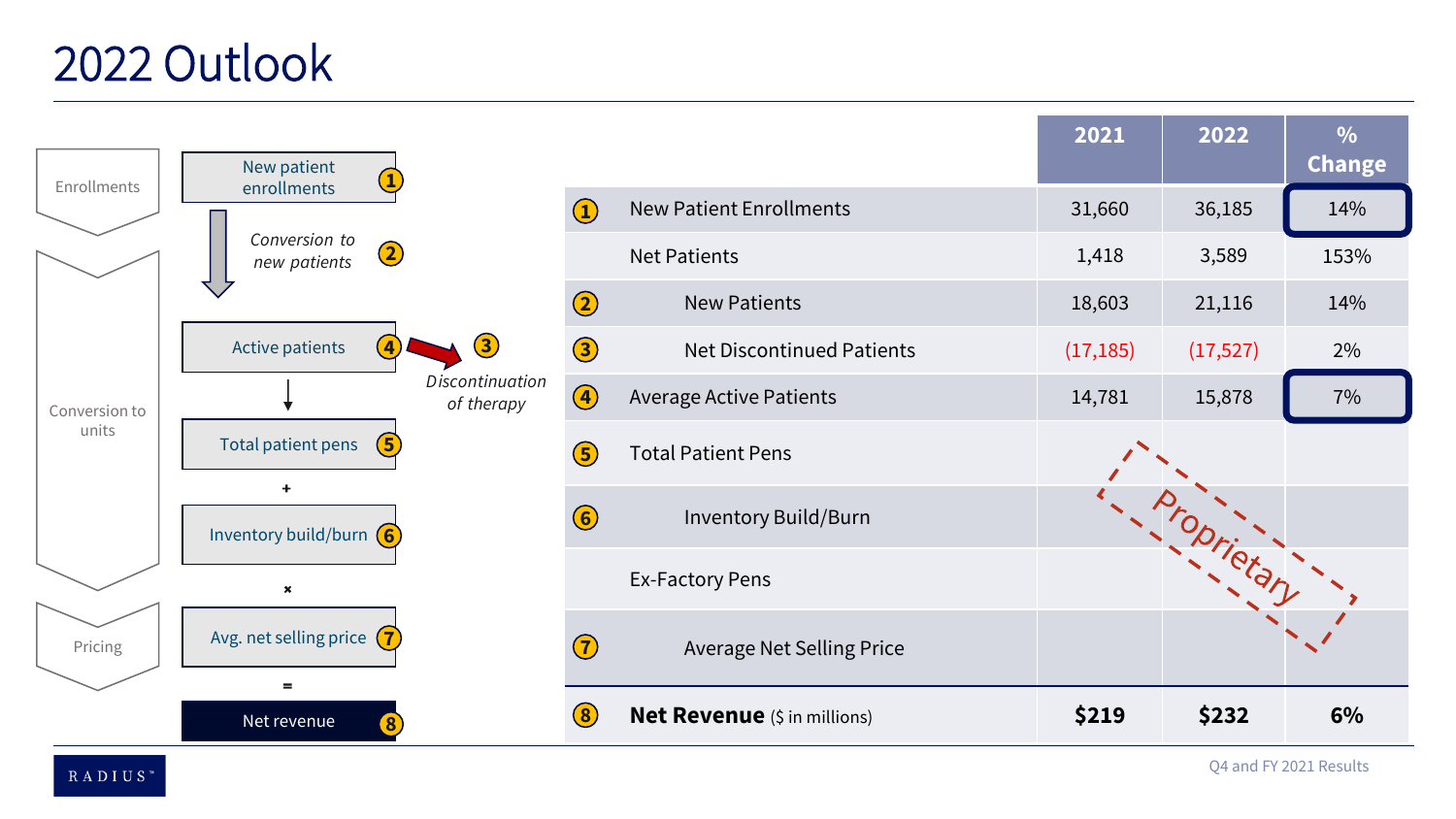### Abaloparatide Development & Regulatory

#### TYMLOS in male population

- October 18, 2021: positive topline data in ATOM study evaluating TYMLOS in males with osteoporosis
- sNDA submission on track for Q1 2022 and will be a 10-month review
- Oral presentation to take place at AACE Annual Meeting from May 12-14, 2022

#### Abaloparatide transdermal system (abalo-TDS)

- December 8, 2021: abalo-TDS did not demonstrate non-inferiority to TYMLOS in the wearABLe study
- Spine BMD vs. baseline for abalo-TDS was +7.1% vs. TYMLOS +10.9% (both results considered clinically meaningful)
- Requested meeting with FDA following our detailed review of the wearABLe study data

#### TYMLOS Label

- Effective Sep 20, 2021: mechanism of action (MOA) section updated based on evidence TYMLOS helps build new bone
- Effective Dec 22, 2021: FDA approved the removal of the boxed warning referring to the potential risk of osteosarcoma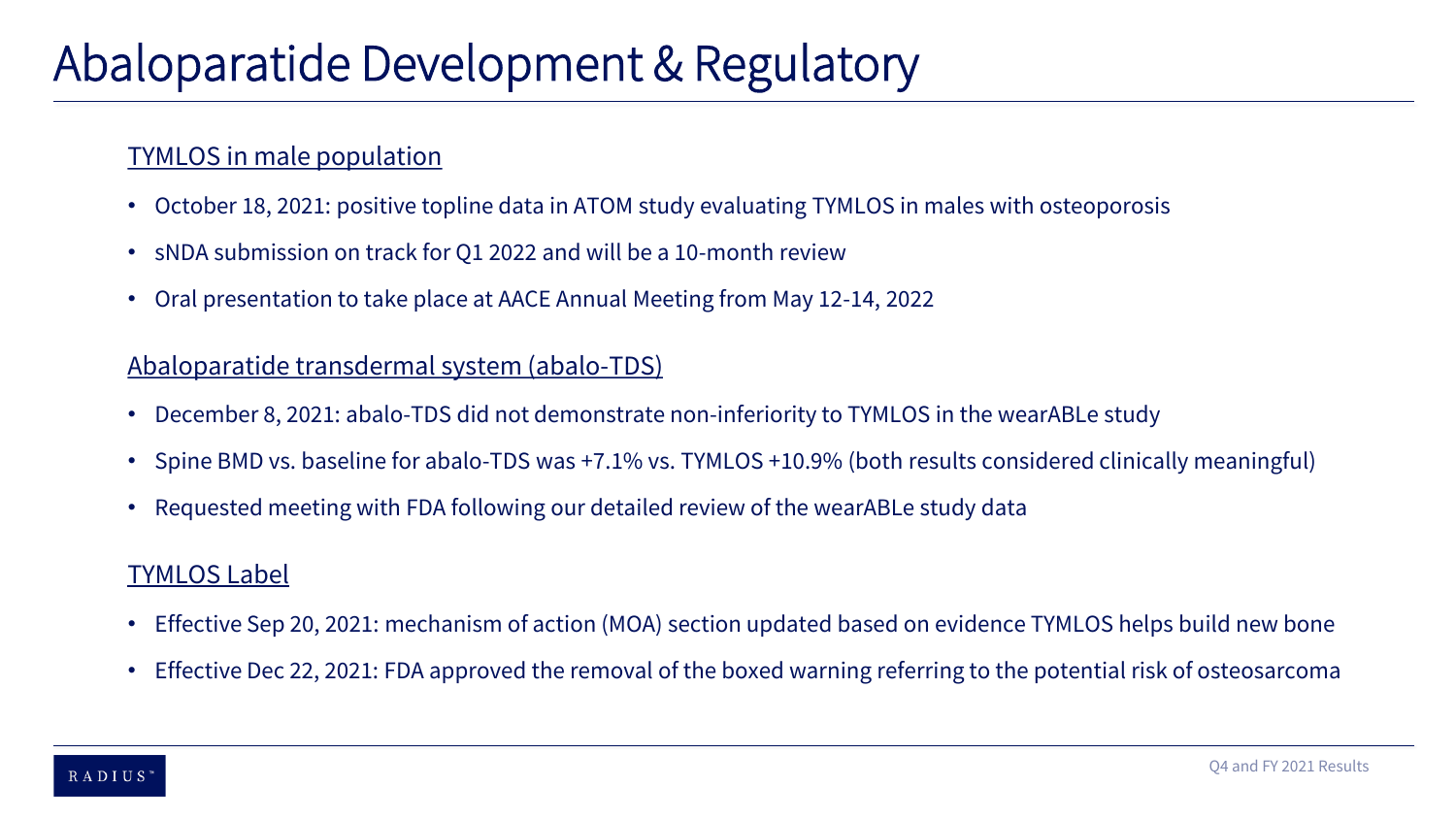### Elacestrant

#### Financial Asset for Radius

- 100% of cash received to go directly to Radius creditors and shareholders
- Mechanisms for capital return: debt paydown, share buy backs, and/or dividends

#### **Regulatory**

- US NDA submission monotherapy on target for Q2 2022 (Radius responsibility)
- EU submission monotherapy on target for Q2 2022 (Menarini responsibility)

#### Life Cycle (Menarini responsibility and cost)

- Assess elacestrant in earlier treatment lines, including the adjuvant setting
- Advance one or more combination trials
- Progress a Phase 2 combination trial: elacestrant with abemaciclib for patients with ER-positive/HER2-negative metastatic breast cancer that has metastasized into the brain

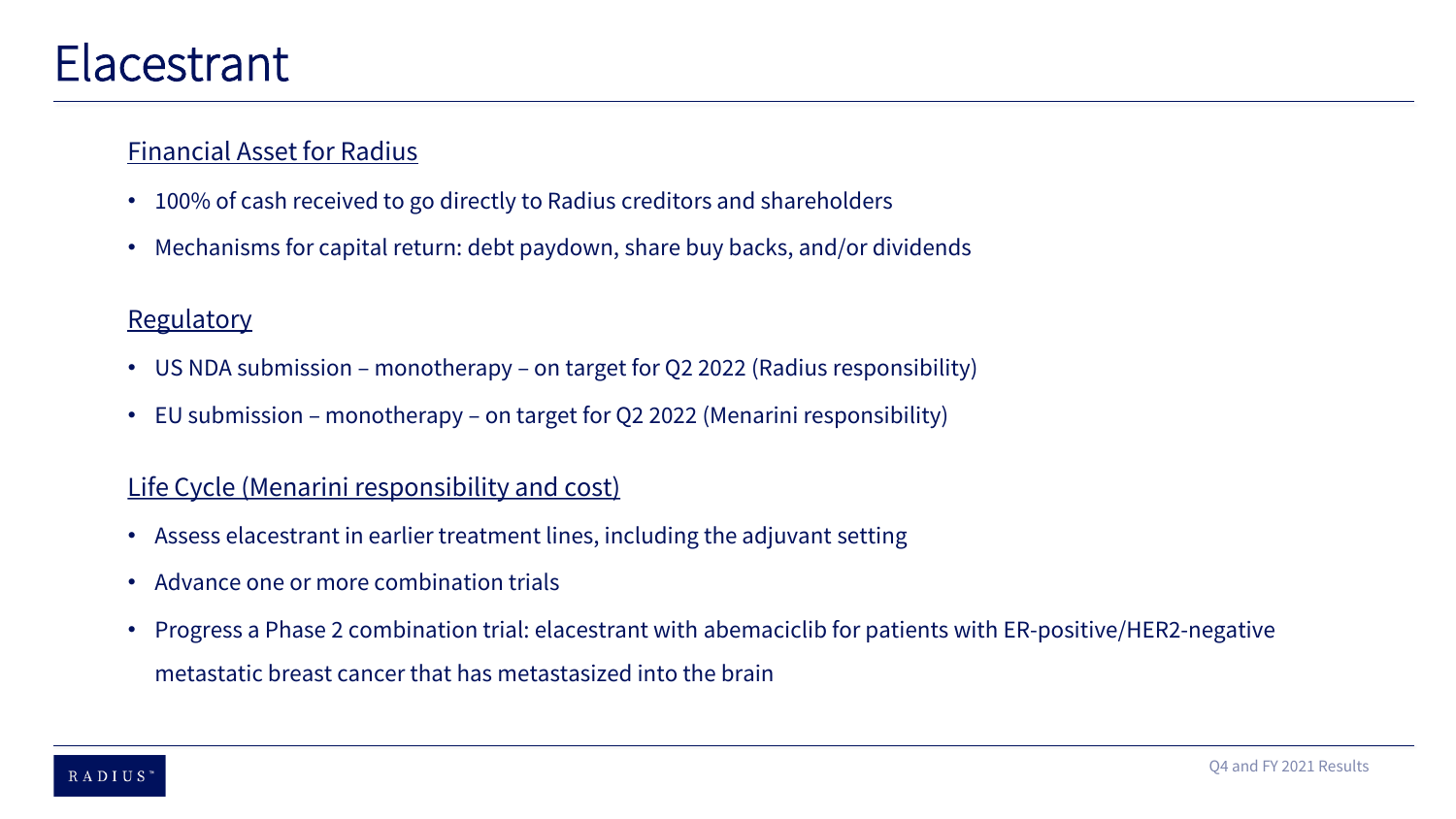## Monotherapy – Illustrative Net Revenue Scenarios

#### **Key Assumptions**

- Years to peak: 5
- Loss of exclusivity: 2038
- Illustrative peak sales: within range of sell side estimates
- Cash to Radius includes net royalties and milestones

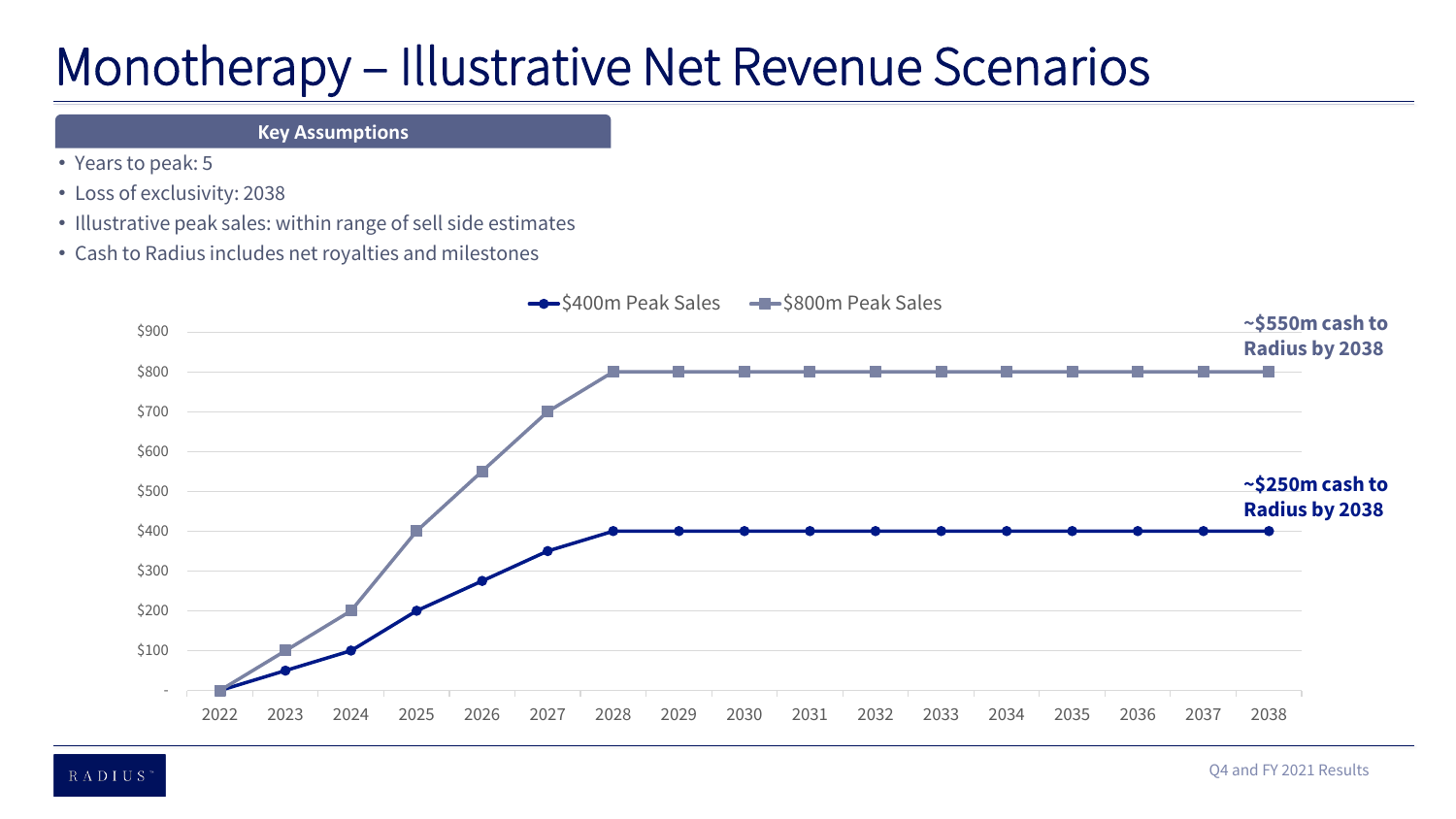#### Intellectual Property

- Composition of matter (August 2026, subject to patent term extension up to August 2030)
- Method of treatment (October 2034)
- Polymorph/Crystalline (January 2038)
- Additional patents are pending

#### Milestones and Royalties

- Up to \$20 million in development and regulatory milestones
- Up to \$300 million in sales milestones
- A tiered net royalty up to 9%
- Milestones and royalties include ALL indications, geographies, and for the life of the product

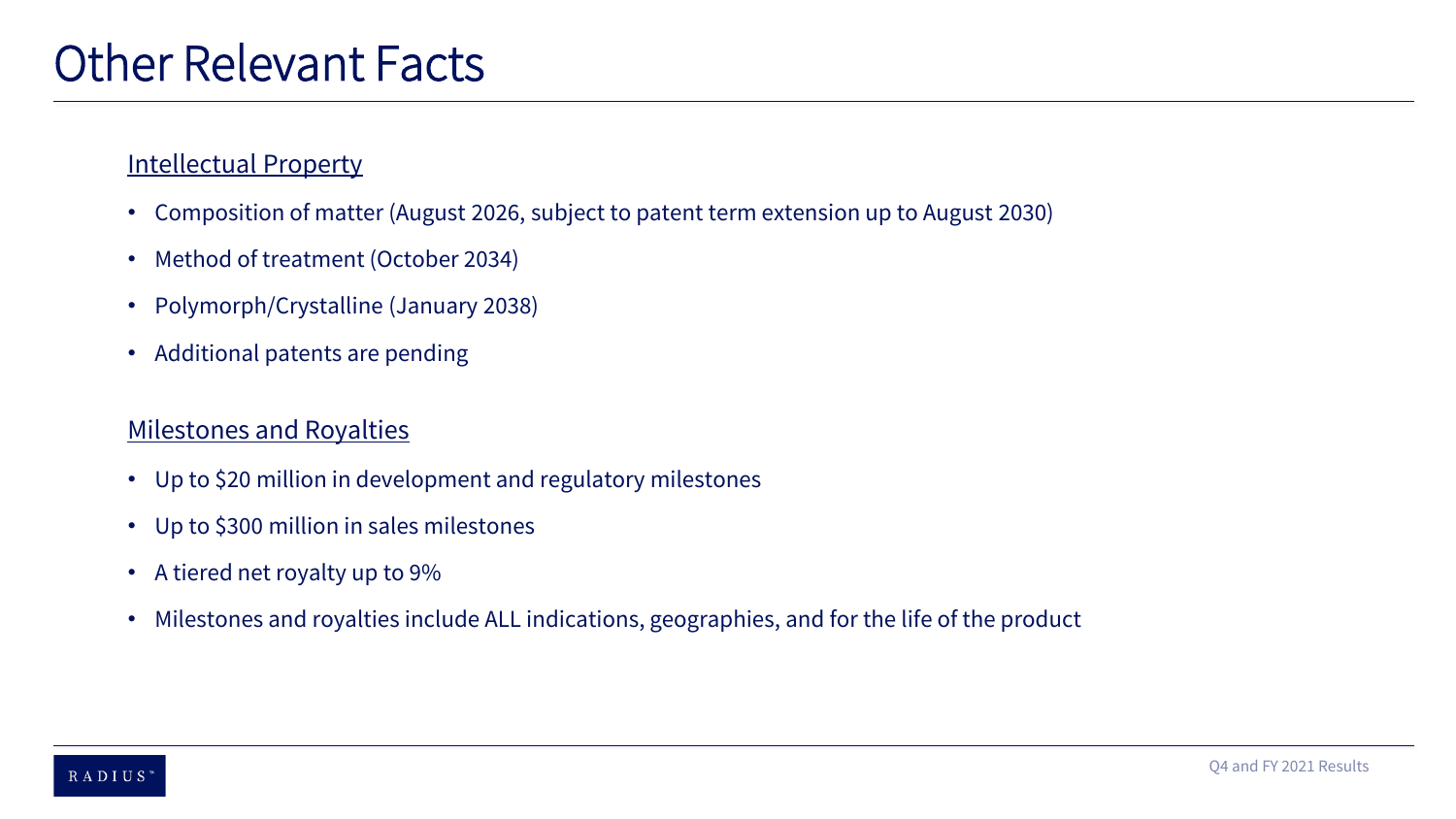## Disciplined and Opportunistic: RAD011 Acquisition

- January 2021: announced acquisition from Benuvia Therapeutics
	- Benuvia: had acquired all assets out bankruptcy of Insys Therapeutics, Inc.
	- Modest terms: \$12.5M upfront + milestones and royalties
- Identified and sourced RAD011 (synthetic cannabidiol oral solution) asset
- Completed extensive clinical, IP, science and clinical translation due diligence over 4 months
- Opportunistic: unique circumstances surrounding the asset
	- Pivotal-trial ready in orphan diseases with high unmet need
	- With data extendable into other orphan and/or pediatric diseases
	- Existing proof of concept in seizures established with botanical CBD
	- 'Synthetic' vs. botanical: more 'pharmaceutical like', no THC, less impurities, no alcohol
- Significant work to enhance underlying asset quality since the acquisition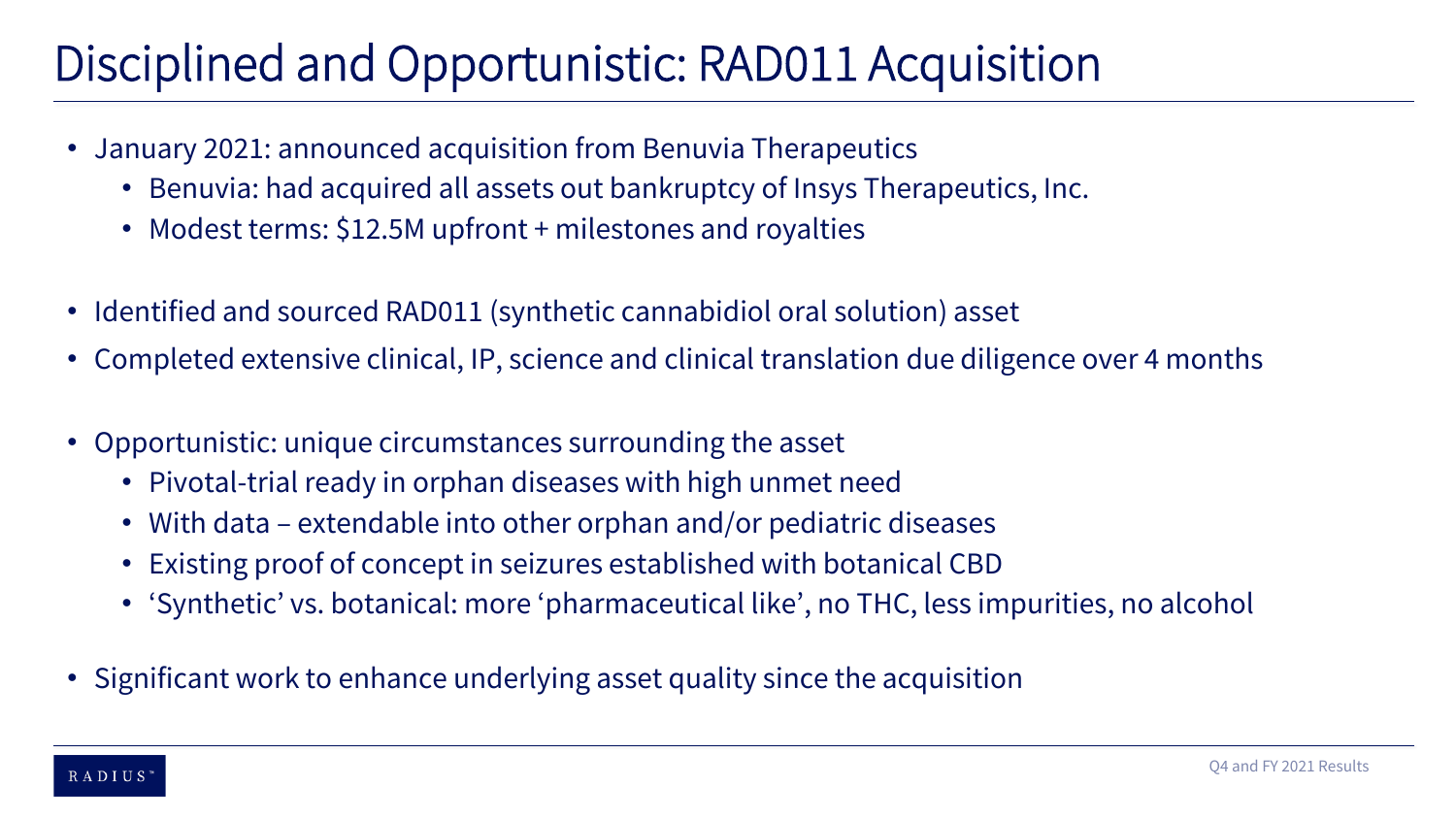### Strengthening the Asset

#### **Clinical**

- Protocols completed or in process for pivotal clinical trials:
	- Prader-Willi syndrome (PWS), Angelman syndrome (AS), infantile spasms (IS)
- Established relationships: global advocacy groups and leading KOL's

#### **Regulatory**

- FDA:
	- Protocol feedback: PWS, AS<sup>1</sup>
	- 505(b)(2) regulatory pathway guidance
- Jan 2021 **Today** • Orphan Drug Designation granted for AS in Feb 2022<sup>2</sup>

#### • EMA:

• Seeking orphan designation for PWS, AS and IS, and are engaged for scientific advice

#### • DEA:

• Received guidance on controlled status of RAD011; not scheduled

#### **Operational**

RADIUS"

- Built exceptional team with late-stage clinical, orphan, neurological and cannabinoid expertise
- Expanding and prosecuting a multitude of RAD011 global patent rights
- Establishing global supply chain infrastructure
- Opportunities for therapeutic and geographic expansion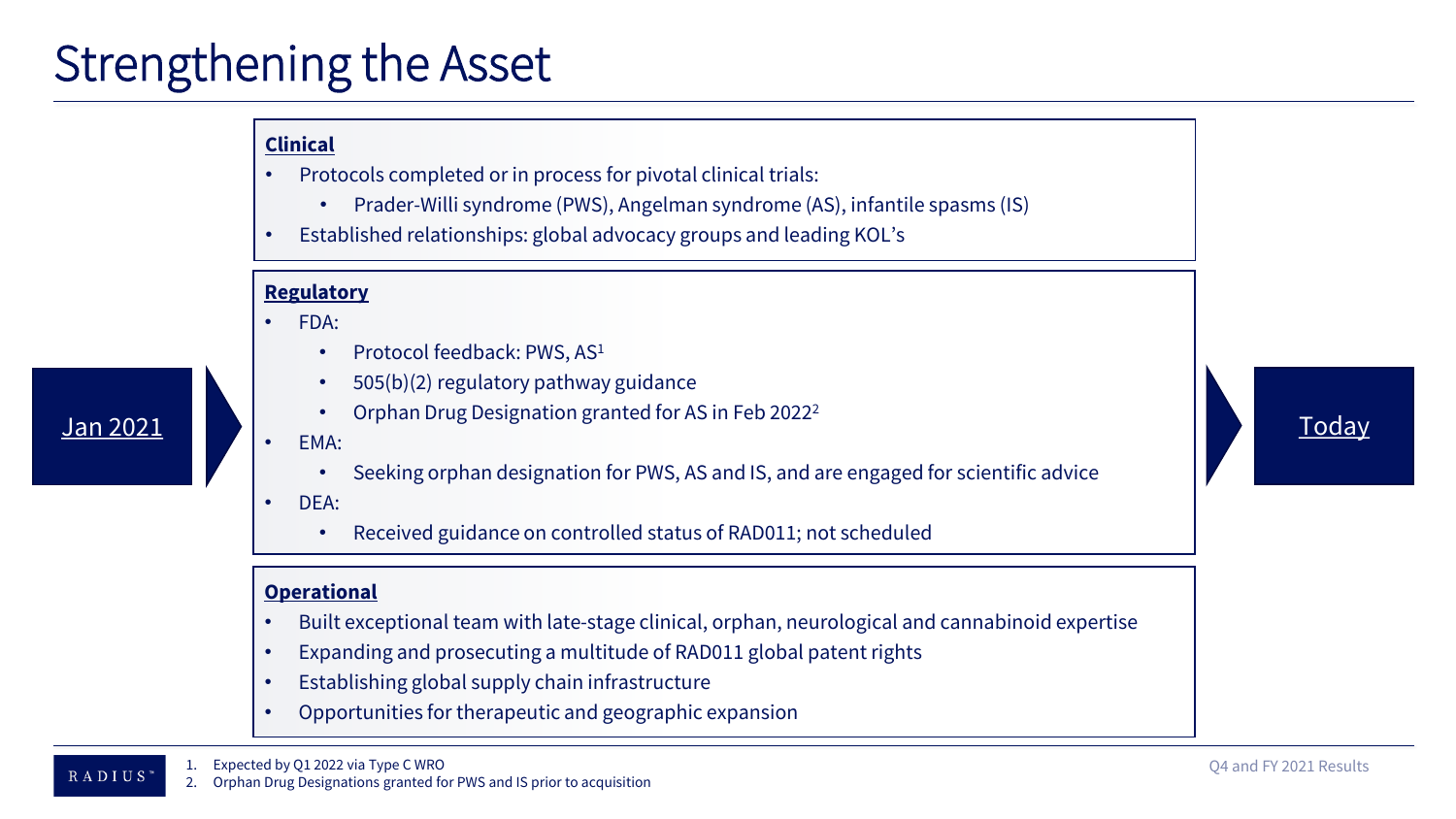### Market Value Data Points

**Late-stage rare epilepsy assets can possess significant value**

#### *C as e Studies*



| <b>ZOGENIX</b><br>ue b<br><b>January 2022: UCB announces acquisition</b><br>of Zogenix for \$1.9B |           |  |  |                   |             |  |
|---------------------------------------------------------------------------------------------------|-----------|--|--|-------------------|-------------|--|
| <b>Lead Indications</b>                                                                           |           |  |  |                   |             |  |
| Indication                                                                                        | <u>P1</u> |  |  | <u>P2 P3 Reg.</u> | <u>App.</u> |  |
| Dravet Syn.                                                                                       |           |  |  |                   |             |  |
| Lennox-<br>Gastaut Syn.                                                                           |           |  |  |                   |             |  |
| CDKL5 Syn.                                                                                        |           |  |  |                   |             |  |

RADIUS"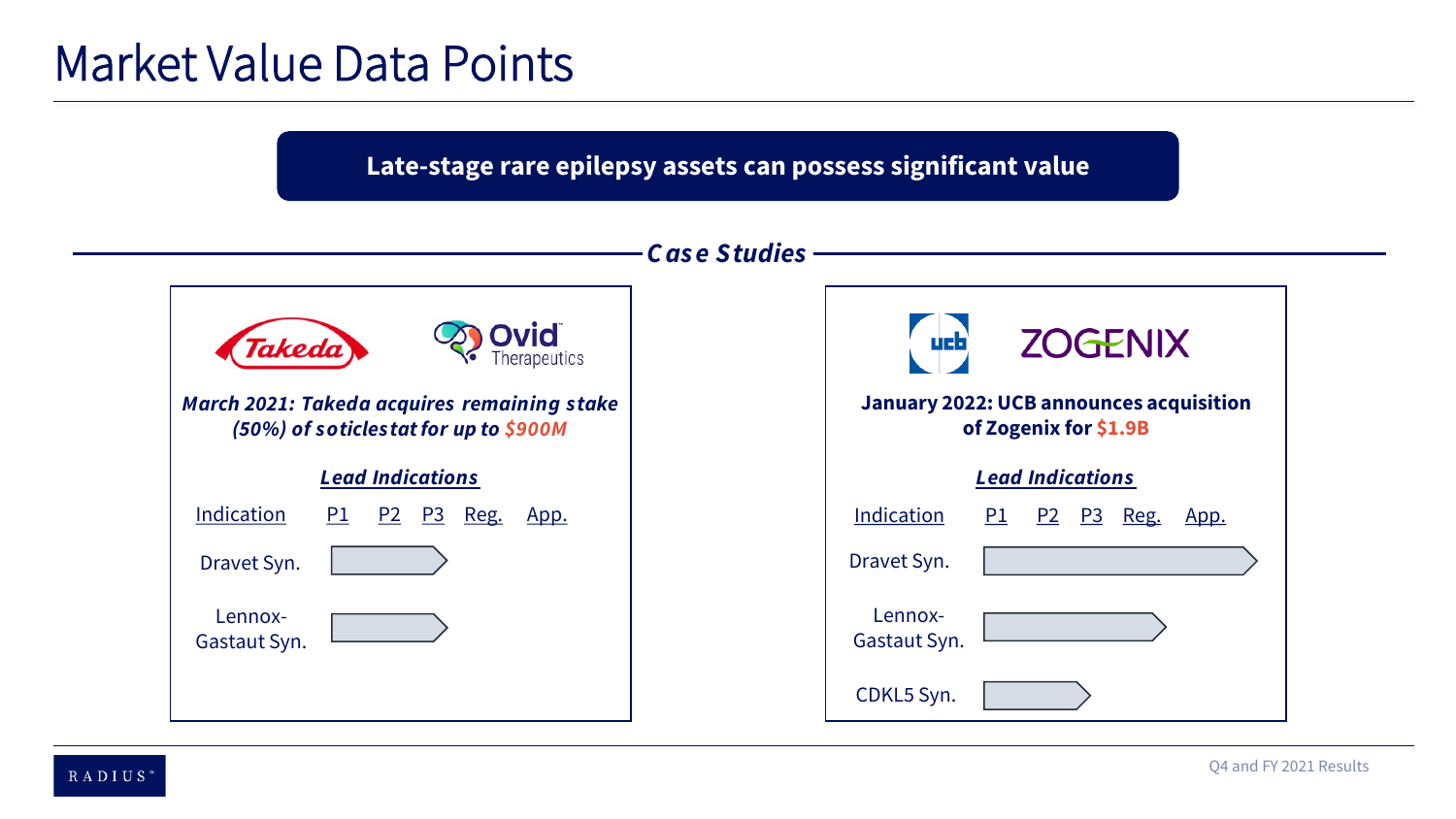### RAD011: Clinical Framework



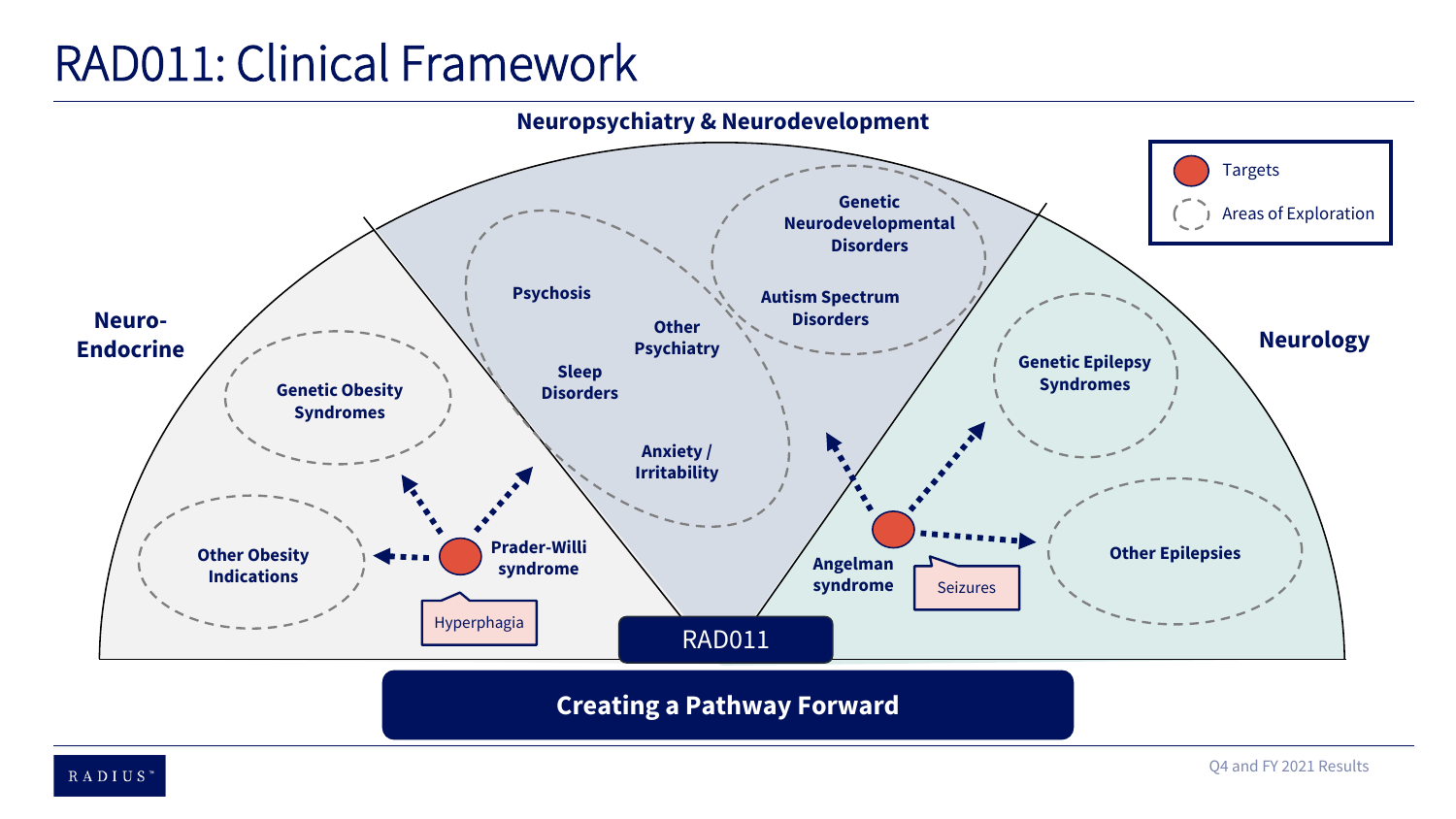Analyst Q&A